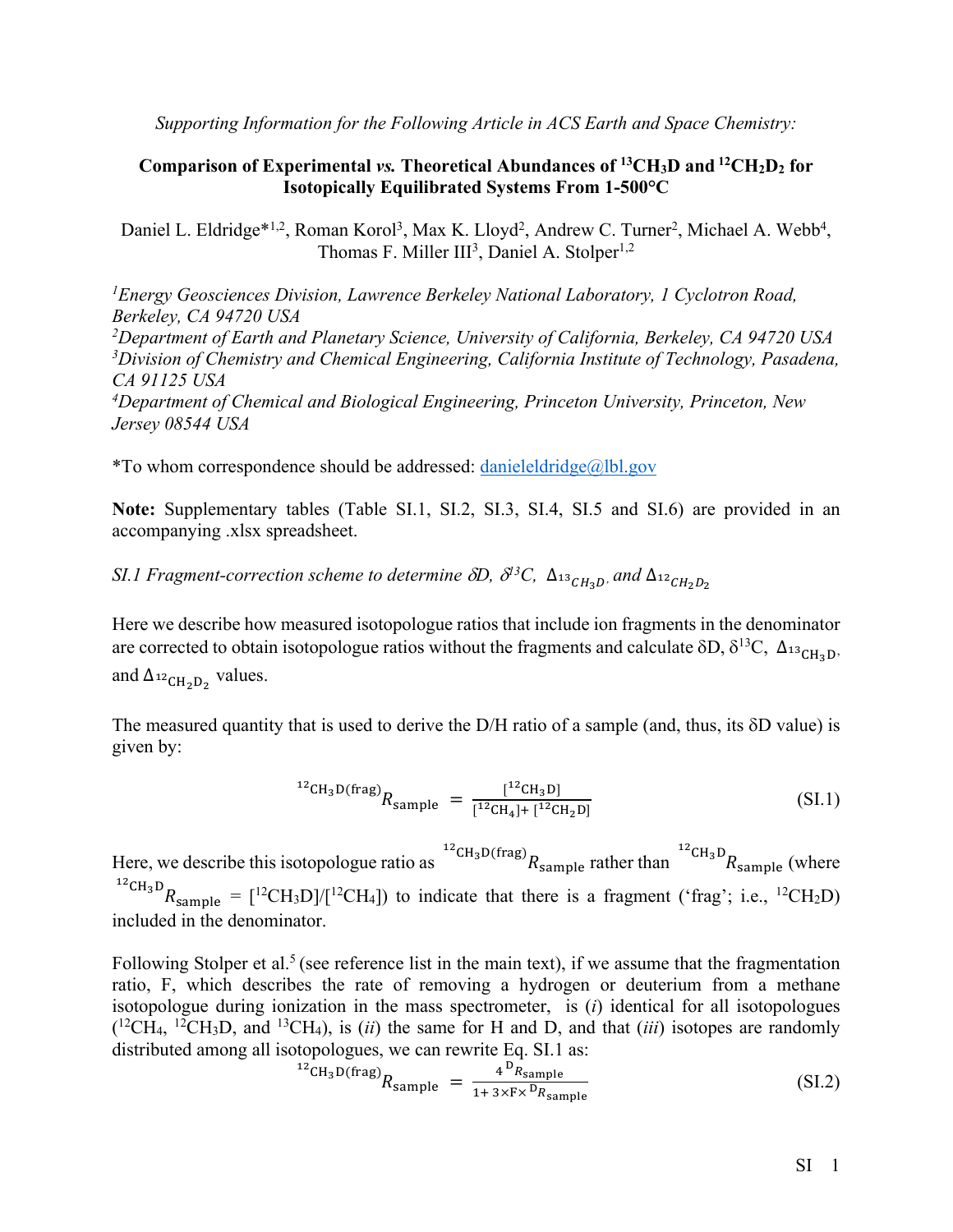The three in the denominator is present as only  $\frac{3}{4}$  of the time will <sup>12</sup>CH<sub>3</sub>D fragment to <sup>12</sup>CH<sub>2</sub>D in the ion source of the mass spectrometer. We have implicitly multiplied the  $\frac{3}{4}$  by 4 to account for the conversion of <sup>12</sup>CH<sub>3</sub>D abundances to a random isotopic distribution (i.e.,  $[^{12}CH_3D] =$  $4[^{12}C][H]^{3}[D]$  for a random isotopic distribution).

The quantity 'F' is measured operationally as the  $[^{13}CH_3]/[^{13}CH_4]$  ratio as described in Section 2.4.4 of the main text. Rearrangement of Eq. SI.2 yields the desired quantity  $(PR)$  in terms of the measured quantities (F and  $^{12}$ CH<sub>3</sub>D(frag)<sub>R</sub>):

$$
{}^{D}R_{\text{sample}} = \left(\frac{[D]}{[H]}\right)_{\text{sample}} = \frac{{}^{12} \text{CH}_3 \text{D} \text{(frag)}}{4 - 3 \times F \times \frac{{}^{12} \text{CH}_3 \text{D} \text{(frag)}}{R_{\text{sample}}}}
$$
(SI.3)

An analogous treatment is applied to derive the <sup>13</sup>R of a sample for the computation of its  $\delta^{13}C$ value. The measured quantity is:

$$
^{13}CH_4(\text{frag})_{R_{\text{sample}}} = \frac{[^{13}CH_4]}{[^{12}CH_4] + [^{12}CH_2D] + [^{13}CH_3]} \tag{SI.4}
$$

Applying the same assumptions as above we obtain:

$$
^{13} \text{CH}_4(\text{frag})_{R_{\text{sample}}} = \frac{^{13} R_{\text{sample}}}{1 + \text{F}(^{13} R_{\text{sample}} + 3 \text{ }^{D} R_{\text{sample}})} \tag{S1.5}
$$

Rearrangement yields:

$$
^{13}R_{\text{sample}} = \left(\frac{\text{[}^{13}\text{C}\text{]}}{\text{[}^{12}\text{C}\text{]}}\right)_{\text{sample}} = \frac{^{13}\text{CH}_4(\text{frag})_{R_{\text{sample}} \times \left(1 + 3 \times \text{F} \times \text{D}_{R_{\text{sample}}}\right)}}{^{13}\text{CH}_4(\text{frag})_{R_{\text{sample}}}}
$$
(SIA)

Thus, in order to calculate a sample's <sup>13</sup>*R* value, we must first determine the <sup>D</sup>*R* value using Eq. SI.3.

From the <sup>D</sup> $R_{\text{sample}}$  and <sup>13</sup> $R_{\text{sample}}$  values, a sample's  $\delta$ D and  $\delta$ <sup>13</sup>C values can be computed. Implicit in the above derivations is the fact that we have removed the working gas that all sample measurements are made relative to by applying an analogous treatment to the working gas and computing a random distribution of its isotopologues based on the working gas's known D/H and  $13C/12C$  ratios (as determined from the independent measurements made at UC Davis—see Section 2.1 and 3.1 in the main text).

The sample clumped isotopologue ratios ( $^{^{13}CH_3D}R_{sample} = [^{13}CH_3D]/[^{12}CH_4]$  and  $^{^{12}CH_2D_2}R_{sample} =$  $[{}^{12}CH_2D_2]/[{}^{12}CH_4]$ ) are derived similarly. Analogous to Eq. SI.4, the measured quantities are:

$$
^{13}CH_3D(frag)_{R\text{sample}} = \frac{[^{13}CH_3D]}{[^{12}CH_4] + [^{12}CH_2D] + [^{13}CH_3]}
$$
(SI.7)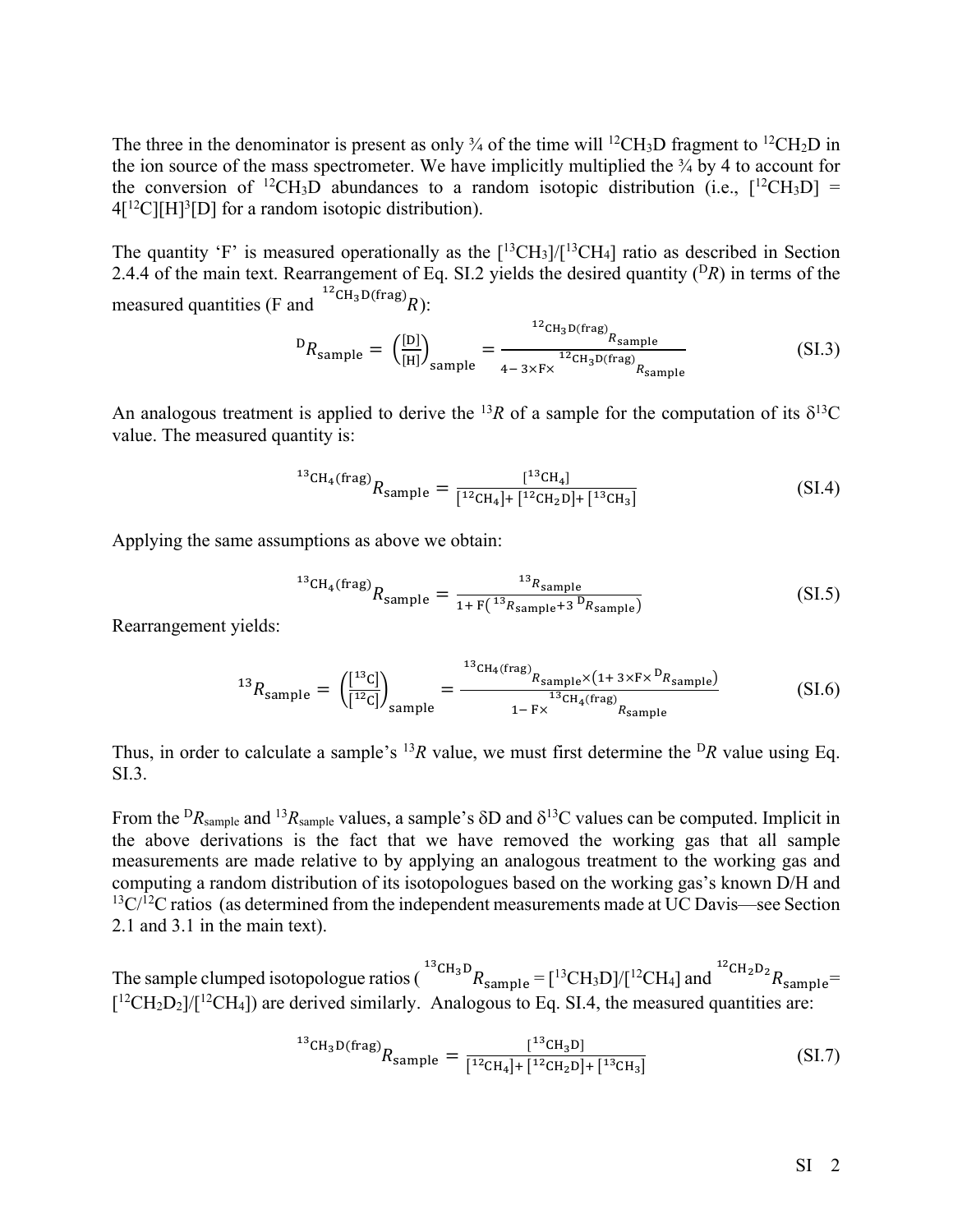$$
{}^{12}CH_2D_2(frag)R_{sample} = \frac{{}^{12}CH_2D_2}{[{}^{12}CH_4] + [{}^{12}CH_2D] + [{}^{13}CH_3]}
$$
(SI.8)

Applying the same assumptions as above yields:

$$
{}^{13}CH_3D(frag) \tR_{sample} = \frac{{}^{13}CH_3D_{R_{sample}}}{1 + F({}^{13}R_{sample} + 3{}^{D}R_{sample})}
$$
(SI.9)

$$
^{12} \text{CH}_2\text{D}_2(\text{frag})_{R_{\text{sample}}} = \frac{^{12} \text{CH}_2\text{D}_2_{R_{\text{sample}}}}{1 + \text{F}(\frac{^{13}R_{\text{sample}} + 3 \text{D}_{R_{\text{sample}}}}{)} \tag{S1.10}
$$

Rearrangement yields:

$$
^{13}CH_3D_{R_{sample}} = ^{13}CH_3D(frag)_{R_{sample}} \times \left(1 + F \times \left(^{13}R_{sample} + 3 \times \left.\right.^{D}R_{sample}\right)\right) \tag{S1.11}
$$

$$
^{12}CH_{2}D_{2}R_{sample} = ^{12}CH_{2}D_{2}(frag)R_{sample} \times (1 + F \times (^{13}R_{sample} + 3 \times ^{D}R_{sample}))
$$
 (SI.12)

Values of  $\Delta_{^{13}CH_3D}$  and  $\Delta_{^{12}CH_2D_2}$  relative to a random distribution for a given sample are then calculated as follows:

$$
\Delta_{^{13}CH_3D} = 1000 \times \left( \frac{^{^{13}CH_3D}R_{sample}}{4 \times ^{13}R_{sample} \times ^{D}R_{sample}} - 1 \right)
$$
\n(SI.13)\n
$$
\Delta_{^{12}CH_2D_2} = 1000 \times \left( \frac{^{^{12}CH_2D_2}R_{sample}}{6 \times \left( ^D R_{sample} \right)^2} - 1 \right)
$$
\n(SI.14)

Similar to  $\delta$ D and  $\delta$ <sup>13</sup>C values, implicit in the above derivations is the fact that we have removed the working gas that all sample measurements are made relative to by applying one of two treatments for the working gas composition:

(1) For compositions reported in the 'working gas reference frame', the  $^{^{13}CH_3D(frag)}R_{\text{sample}}$  and <sup>12</sup>CH<sub>2</sub>D<sub>2</sub>(frag)<sub>*R*sample</sub>values are calculated assuming a random distribution for the working gas <sup>12</sup>CH<sub>3</sub>D<sub>R<sub>wg</sub> and <sup>12</sup>CH<sub>2</sub>D<sub>2</sub><sub>R<sub>wg</sub> values, i.e.:</sub></sub>

$$
{}^{13}CH_3D(frag)_{Reg} = \frac{4 \times {}^{D}R_{wg} \times {}^{13}R_{wg}}{1 + F({}^{13}R_{wg} + 3{}^{D}R_{wg})}
$$
(SI.15)

$$
{}^{12}CH_2D_2(frag)_{Wg} = \frac{6 \times ({}^{D}R_{wg})^2}{1 + F({}^{13}R_{wg} + 3{}^{D}R_{wg})}
$$
(SI.16)

As noted in the main text, compositions reported in the 'working gas reference frame' are denoted  $\Delta_{^{13}CH_3D(wg)}$  and  $\Delta_{^{12}CH_2D_2(wg)}$ .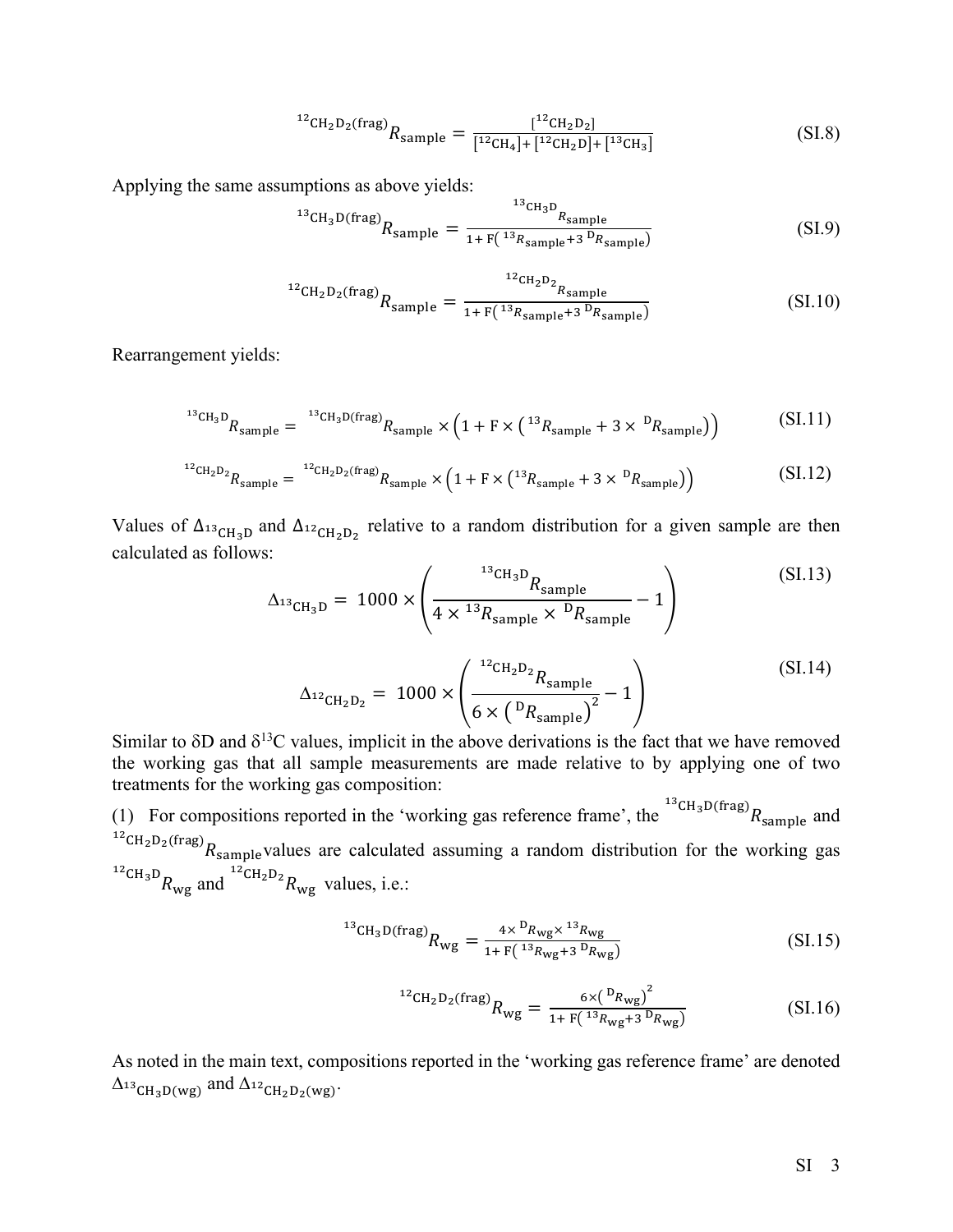(2) For compositions reported in the absolute 'thermodynamic reference frame' in which  $\Delta = 0\%$ indicates the composition of a sample in internal isotopic equilibrium at infinite temperature, the  $^{13}$ CH<sub>3</sub>D(frag)<sub> $R$ sample</sub> and  ${}^{12}CH_2D_2$  (frag)  $R_{\text{sample}}$ values are calculated using the determined <sup>12</sup>CH<sub>3</sub>D<sub>R<sub>wg</sub> and <sup>12</sup>CH<sub>2</sub>D<sub>2</sub><sub>R<sub>wg</sub> values for the working gas from the calibration of the</sub></sub> current study (see Section 4.1 in the main text), i.e.:

$$
{}^{13}CH_3D(frag)_{Reg} = \frac{1.0025884 \times (4 \times {}^{D}R_{wg} \times {}^{13}R_{wg})}{1 + F({}^{13}R_{wg} + 3{}^{D}R_{wg})}
$$
(SI.17)

$$
^{12} \text{CH}_2\text{D}_2(\text{frag}) R_{\text{wg}} = \frac{1.0058600 \times \left(6 \times \left(\frac{\text{D}_{R_{\text{wg}}}}{2}\right)^2\right)}{1 + \text{F}\left(\frac{13R_{\text{wg}} + 3 \text{D}_{R_{\text{wg}}}}{2}\right)} \tag{S1.18}
$$

## *SI.2 Peak Tailing Corrections on 12CH2D2 <sup>+</sup> Intensity Using Water Peak Scans*

We perform a correction to the measured  ${}^{12}CH_2D_2{}^+$  intensity for tailing of signal from  ${}^{13}CH_3D^+$ and  ${}^{13}CH_5{}^+$ . As discussed in the main text (Section 2.4.3), this follows the approach originally presented and worked out by Xie and co-workers<sup>44</sup> (see ref. list in main text).

The total background ( $b_{\text{TOTAL}}$ ) for measured <sup>12</sup>CH<sub>2</sub>D<sub>2</sub> abundances is:

$$
b_{\text{TOTAL}} = b_{\text{off-peak}} + b_{\text{tailing}^{-13} \text{CH}_5^+} + b_{\text{tailing}^{-13} \text{CH}_3 \text{D}^+}
$$
(S1.19)

The *b*<sub>off-peak</sub> represents the background of scattered ions present on all mass 18 species, which is measured during an off-peak background taken during the measurement (+0.1 Da off-peak; described in Section 2.4.3 of the main text). The  $b_{\text{tailing}^{-13}CH_5^+}$  and the  $b_{\text{tailing}^{-13}CH_3D^+}$  are the additional backgrounds caused by tailing of  ${}^{13}CH_{5}{}^{+}$  and  ${}^{13}CH_{3}D^{+}$ , respectively.

Our methodology to determine  $b_{\text{tailing} - 13}$   $_{\text{CH}^+}$  and  $b_{\text{tailing} - 13}$   $_{\text{CH}_3D^+}$  is to perform scans of the resolved water peak that is located approximately 0.03 Da below the methane mass-18 ions  $(^{13}CH_3D^+,~^{13}CH_5^+,~^{12}CH_2D_2^+,~^{12}CH_4D^+)$  (Fig. SI.1). In order to determine the amount of peak tailing from <sup>13</sup>CH<sub>3</sub>D<sup>+</sup> and <sup>13</sup>CH<sub>5</sub><sup>+</sup>, we use the H<sub>2</sub><sup>16</sup>O peak as a model peak shape. We use the water peak over those of the methane isotopologues because it is a more intense peak (~50,000 cps for water vs.  $\leq$ 8000 cps  $^{13}CH_5$ <sup>+</sup> and  $^{13}CH_3D$ <sup>+</sup>) and is fully resolved from other isobars, which allows for a more straightforward determination of peak tailing.

Scans of the water peak are performed under the same measurement conditions as  ${}^{12}CH_2D_2$ including source pressure and tune settings (i.e., at the same mass resolving power) immediately prior to the  ${}^{12}CH_2D_2$  measurement. From the water peak scan, the signal intensity is determined at two mass positions: the center of the water beam and the fixed mass differences  $(\Delta M)$  from the center of the water peak that correspond to the mass differences between  ${}^{13}CH_3D^+$  &  ${}^{12}CH_2D_2^+$  $(\Delta M_{^{13}CH_3D}^{+} = +0.00292 \text{ Da})$  and  $^{13}CH_5^{+} \& ^{12}CH_2D_2^{+} (\Delta M_{^{13}CH_5^{+}} = +0.00137 \text{ Da})$  (see Fig. SI.1). The measured intensities at the center of the water beam and at the fixed mass differences higher than the center position are first background-corrected based on the measured off-peak background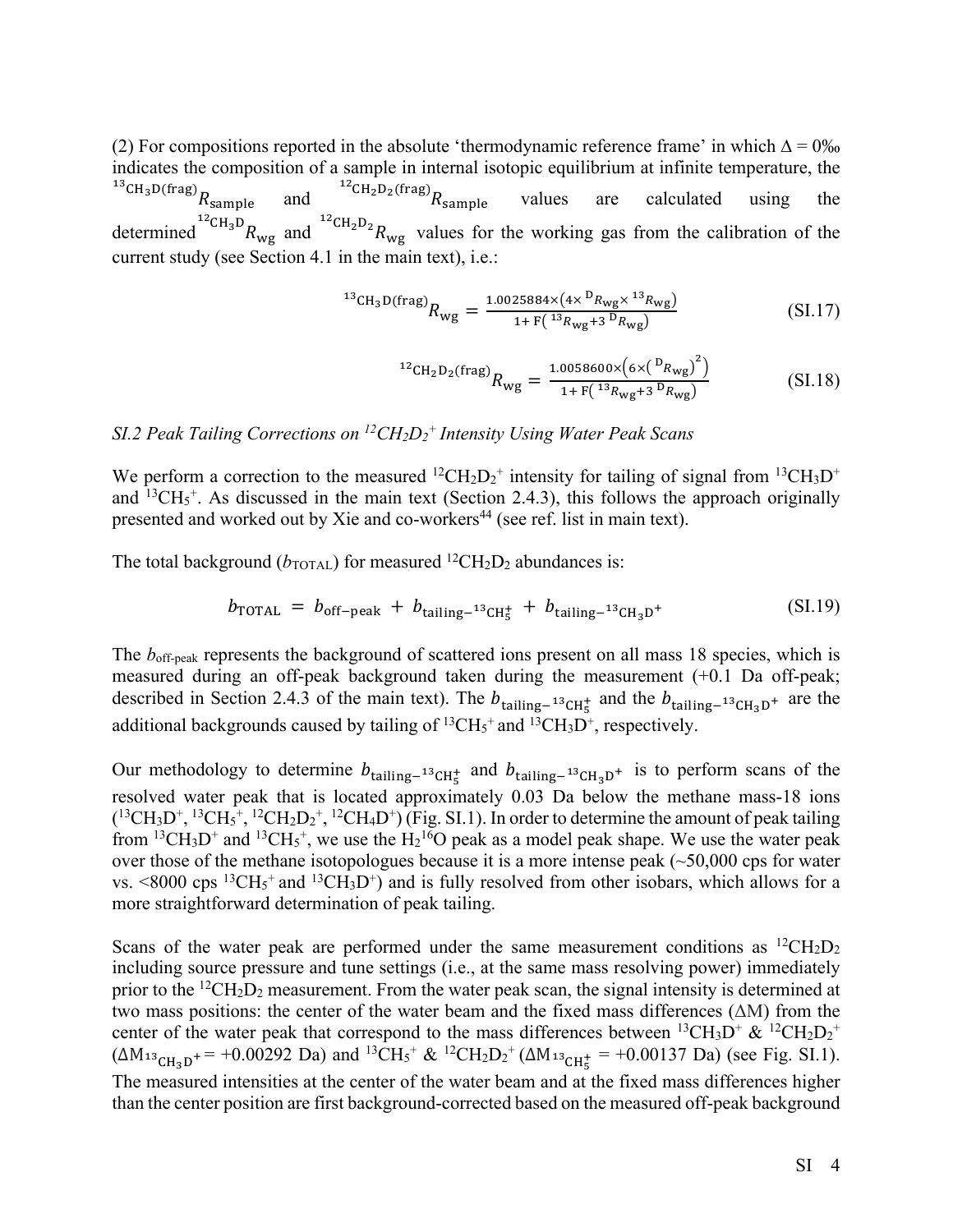(*b*off-peak). The fixed-mass intensities are then ratioed against the intensity of the water peak at its peak center to obtain peak-tailing factors (*tf*), i.e.:

$$
tailing factor = tf = \frac{i_{\text{tail}} - b_{\text{off-peak}}}{i_{\text{max}} - b_{\text{off-peak}}} \tag{S1.20}
$$

Where  $i_{\text{max}}$  is the maximum intensity of the water peak at its center and  $i_{\text{tail}}$  is the intensity measured at + $\Delta M$  from the water peak center ( $\Delta M$  = +0.00137 Da for <sup>13</sup>CH<sub>5</sub><sup>+</sup>-tailing, and +0.00292 Da for  $^{13}CH_3D^+$ -tailing; Figure SI.1). These peak-tailing factors are then applied to the measured maximum intensities (i.e. intensities at the peak center) for  $^{13}CH_3D^+$  and  $^{13}CH_5^+$  intensities (corrected for *b*<sub>off-peak</sub>) for both the working gas and sample  $(i_{13}$ <sub>CH<sub>5</sub></sub> – *b*<sub>off-peak</sub> and  $i_{13}$ <sub>CH<sub>3</sub>D<sup>+</sup></sub> –  $b_{\text{off}-\text{peak}}$ :

$$
b_{\text{tailing}^{-13}\text{CH}_5^+} = \left(i_{\text{13}_{\text{CH}_5^+}} - b_{\text{off-peak}}\right) \times t f_{\text{13}_{\text{CH}_5^+}} \tag{S1.21}
$$

$$
b_{\text{tailing}^{-13} \text{CH}_3 \text{D}^+} = (i_{\text{13}_{\text{CH}_3 \text{D}^+}} - b_{\text{off-peak}}) \times t f_{\text{13}_{\text{CH}_3 \text{D}^+}} \tag{S1.22}
$$

The total background is then computed *via* Eq. SI.19 and subtracted from the measured  $^{12}CH_2D_2^+$ intensities during data processing. Typical sizes of the tails are <0.4 cps for  $b_{\text{tailing}-13}$  cH<sub>5</sub><sup>+</sup></sub> and  $b_{\text{tailing}-^{13}CH_3D}$ + combined.



**Figure SI.1:** Water peak scan illustrating the procedure undertaken for tailing corrections on  $\Delta_{^{12}CH_2D_2}$  measurements. Scan corresponds to the mass-18 scan in Fig. 1d in the main text.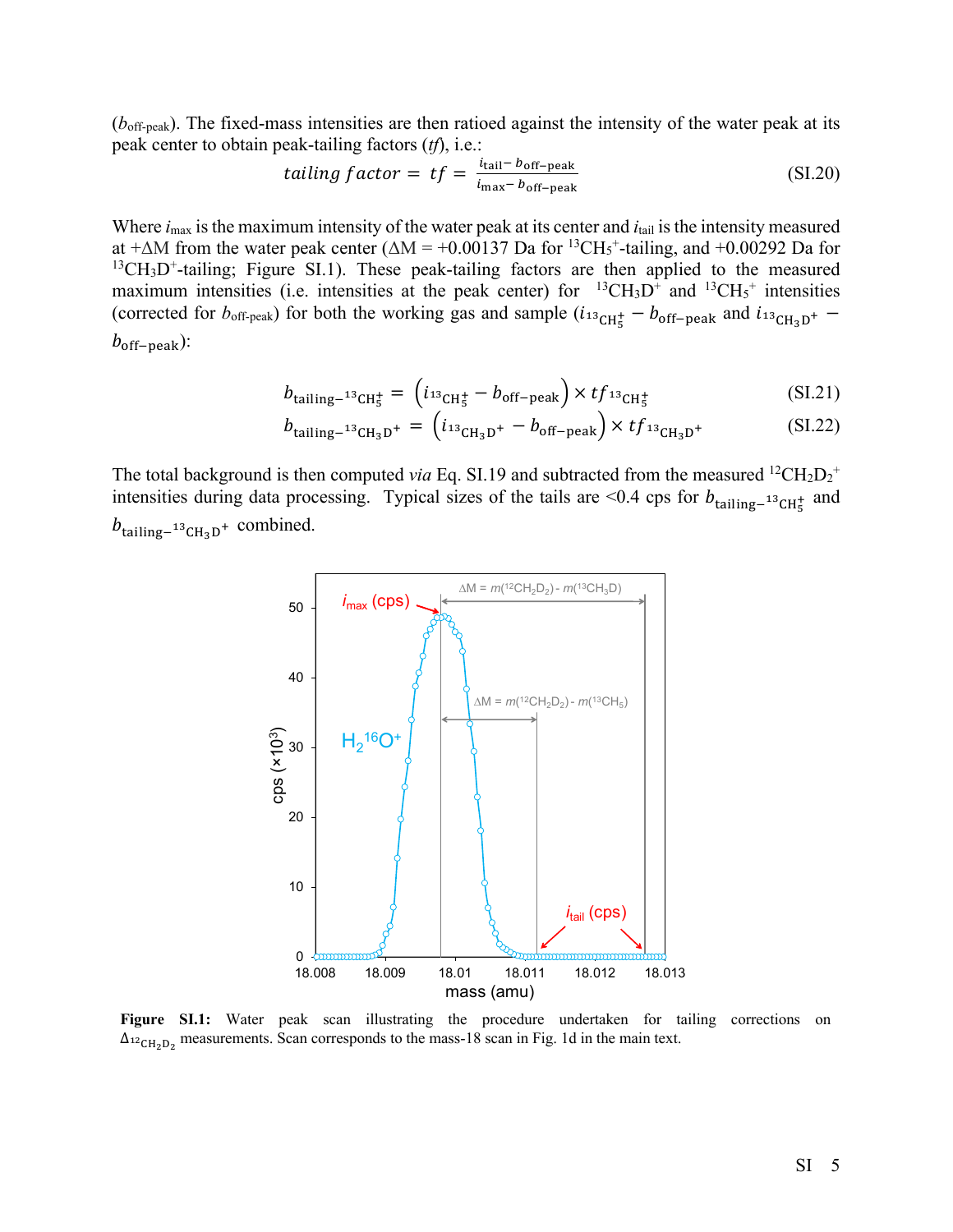The corrections to  $\Delta_{^{12}CH_2D_2}$  due to this peak tailing are a function of the difference in  $\delta D$  between a sample and the working gas. Most of the experiments presented in the current study were performed with the working gas as the starting gas (Table SI.3). As a result, the consideration of peak tailing has little effect on the resulting  $\Delta_{^{12}CH_2D_2}$  values. For example, the first experiment listed in Table SI.3 performed at  $25^{\circ}$ C ( $\delta$ D 1‰ greater than the working gas) was determined to have a  $b_{\text{TOTAL}} = 0.491$  cps (where  $b_{\text{off-peak}} = 0.139$  cps, hence peak tailing accounts for 0.352 cps of the total background on the  ${}^{12}CH_2D_2$  intensity). The consideration of the tailing background in addition to the off-peak background ( $b_{\text{off-peak}}$ ) results in a positive shift in  $\Delta_{^{12}CH_2D_2}$  of ~0.2 ‰ relative to when only the off-peak background is considered, which is well within the internal precision of this measurement  $(\pm 1.3 \text{ %}, 1 \text{ s.e.})$ . All equilibrated gas experiments conducted from 1-500°C with the house methane exhibit shifts in  $\Delta_{^{12}CH_2D_2}$  due to the peak tailing correction that are similarly small and are within the internal precision of the measurements. For heated gases  $(500°C)$  exhibiting an approximate 200 ‰ range in  $\delta D$ , we see no significant dependence on values of  $\Delta_{^{12}CH_2D_2}$  (Figure 2b of main text). From this exercise, we would expect significantly positive slopes in plots of  $\Delta_{^{12}CH_2D_2}$  vs.  $\delta D$  if we were over-correcting our data due to tailing, and significantly negative slopes if we were under-correcting for tailing. Neither appears to be the case supporting the approach of our correction scheme.

Some samples included in the current study were measured prior to the practice of performing the detailed water scans, and therefore do not have directly constrained tailing backgrounds. These samples are noted in Tables SI.2 and SI.3. These samples also do not have direct constraints on the intensity of either  ${}^{13}CH_3D^+$  or  ${}^{13}CH_5^+$  on H4 CDD under the conditions of the measurements. Measurements performed without water scans are confined to some of the in-house reference standard measurements (especially the PlusD standard) and some of the heated gas experiments utilizing the Ni-based catalyst. For these samples, the background due to tailing was estimated from the average tailing backgrounds of subsequent sessions when tailing factors were constrained and observed to be stable, which comprise most  $(\geq 80\%)$  of the data since water scans have been performed. These averages result in backgrounds due to tailing of:  $b_{\text{tailing}^{-13}CH_5^+} = 0.30$  cps and  $b_{\text{tailing}}$ -<sup>13</sup>CH<sub>3</sub>D<sup>+</sup> = 0.05 cps. We justify the application of these tailing backgrounds to measurements performed prior to performing daily water scans on the following grounds: (1) total tailing background corrections have thus far been observed to be stable over sessions in which the instrument was tuned to resolutions >28,000; (2) tune settings and mass resolving power of measurements prior to the practice of performing water scans were not significantly different than when water scans were performed; and (3) when the mean tailing backgrounds are applied to in house reference standards that did not have water scans they do not exhibit significantly different  $\Delta_{^{12}CH_2D_2}$  values than samples that have water scans (Table SI.2). We also note that most of the equilibrated gases that do not have water scans are heated gas experiments performed with the Nibased catalyst and prepared with the house methane. For such samples, corrections due to peak tailing have effects that are smaller than the internal precision of  $\Delta_{^{12}CH_2D_2}$  measurements as discussed above.

## *SI.3 Data Filtering*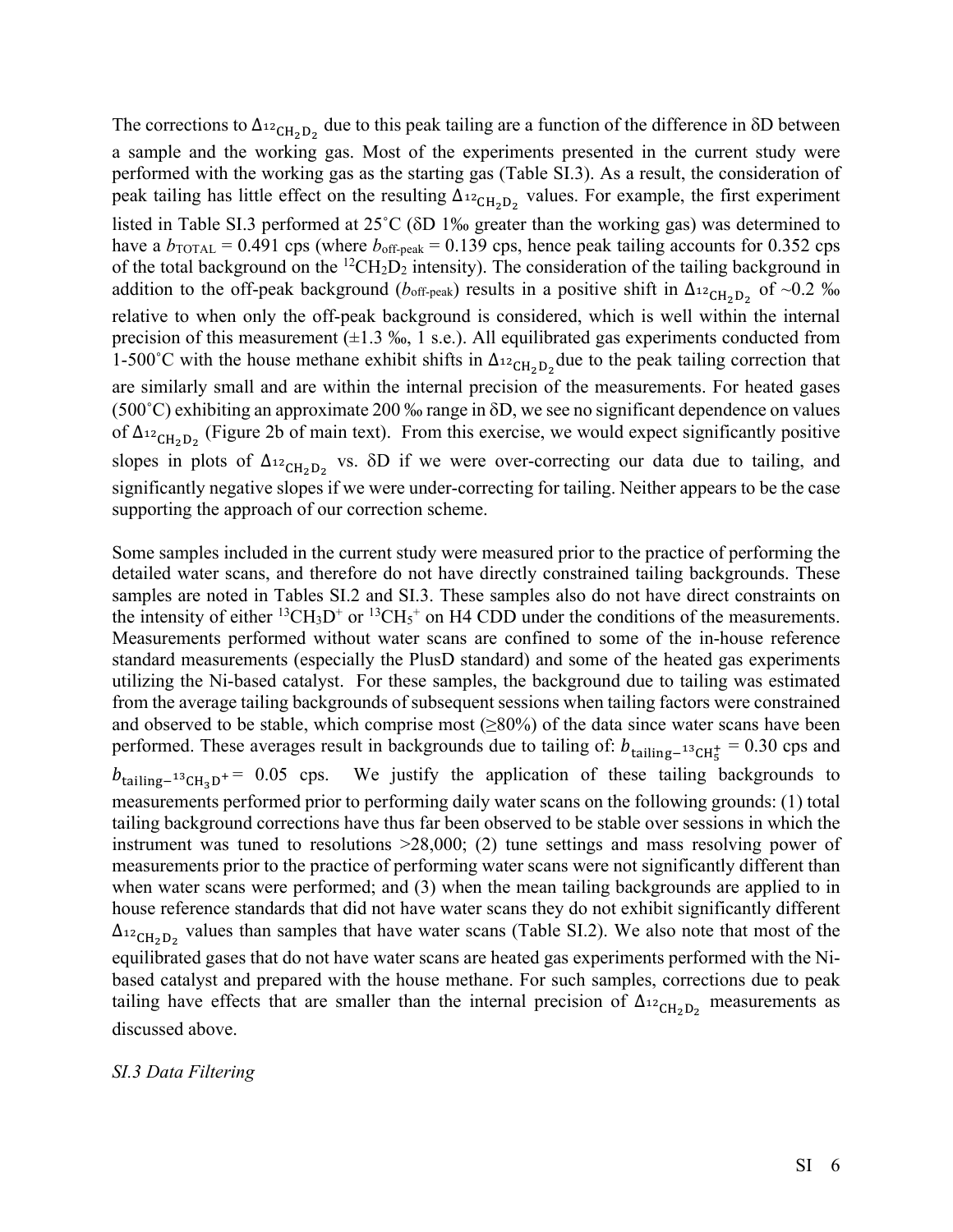We use the H4 Faraday cup to determine  $^{^{12}CH_3D(frag)}R$  ratios and the H4 CDD secondary electron multiplier to determine the  ${}^{12}$ CH<sub>2</sub>D<sub>2</sub>(frag)<sub>*R*</sub> ratios. The H4 Faraday and the H4 CDD have the same sized exit slit width (0.04 mm) that is smaller than on the other detectors on the 253 Ultra (0.8 or 1.3 mm). This smaller exit slit makes isotopologue ratios obtained using the H4 detectors more sensitive to drift in the position of the ion beam relative to the mass scale over the course of a measurement as compared to detectors with wider exit slits. This is because the H4 cup exit slit width (0.04 mm) is similar in size to the width of the ion beam at medium- and high-resolution entrance slit configurations that are used for these measurements. As a result, drift in ion-peak position is a source of measurement imprecision in addition to other sources that include counting statistics (shot noise), scattered ion backgrounds, Johnson-Nyquist noise for Faraday cups, and dark noise for secondary electron multipliers.

We observe that the contribution of drift in ion-peak position to measurement precision scales with beam intensity. For example, the internal measurement precision for  ${}^{12}CH_2D_2(frag)$ , where the  ${}^{12}CH_2D_2$ <sup>+</sup> beam has intensities of 60-100 cps, corresponds to values expected from counting statistics (i.e., shot noise). In contrast, the  ${}^{12}CH_3D(frag)$  measurement, where the  ${}^{12}CH_3D^+$  beam has an intensity of  $\sim$ 1×10<sup>6</sup> cps, shows internal measurement precisions 3-4x greater than would be expected based on the combination of counting statistics and Johnson-Nyquist noise. We observe two kinds of drift in ion-peak position: (1) a higher-frequency oscillation of the beam location comprising small drifts in the mass scale on sub-second timescales; And (2) a lower-frequency oscillation of larger ion-peak position drift with a periodicity of tens of minutes due to sub-degree temperature fluctuations in the room. We apply two data filters to screen and account for both of these processes.

The higher-frequency (sub-second) ion-peak position oscillations cause the distributions of measured ion ratios (e.g.,  ${}^{12}$ CH<sub>3</sub>D(frag)<sub>R</sub>) to be non-normally distributed. Specifically, distributions are skewed to values with lower ion ratios. This occurs because ion beams measured on the H4 cup have narrow or non-existent regions of peak flatness at the center of the peak. A flat peak occurs when the entire beam is in the cup without any tailing from other masses. When the beam is wider than the cup, the ion peak will appear rounded because the entire beam cannot enter the cup at any one mass position. For the H4 cup, we have observed that how rounded *vs.* flat the central area of the beam depends on the resolution of the instrument and the intensity of the beam. Drift in peak position off of the center position and onto a rounded flank of the peak lowers the measured isotope ratio regardless of the direction of the drift in peak position. If the beam is sufficiently intense, this isotope ratio will be lower at a resolvable level than the expected ranges of measured values based on consideration of shot noise, scattered ions, Johnson-Nyquist noise, and dark noise— we explain below how we determine the expected ranges. Thus, drift inherently skews measured isotope ratios to lower values relative to the true value, and more intense beams will appear more skewed. When the more intense  ${}^{12}CH_3D^+$  beam is measured on the H4 cup using the medium-resolution slit with the HR+ aperture in, the peak shape is not perfectly flat. In contrast, the less-intense  ${}^{12}CH_2D_2$ <sup>+</sup> ion beam measured using the high-resolution slit with the standard aperture in shows less-rounded (i.e. flatter) peak tops. As a result,  ${}^{12}CH_3D^+$  measurements are more sensitive to this high-frequency peak drift compared to measurements of  ${}^{12}CH_2D_2^+$ .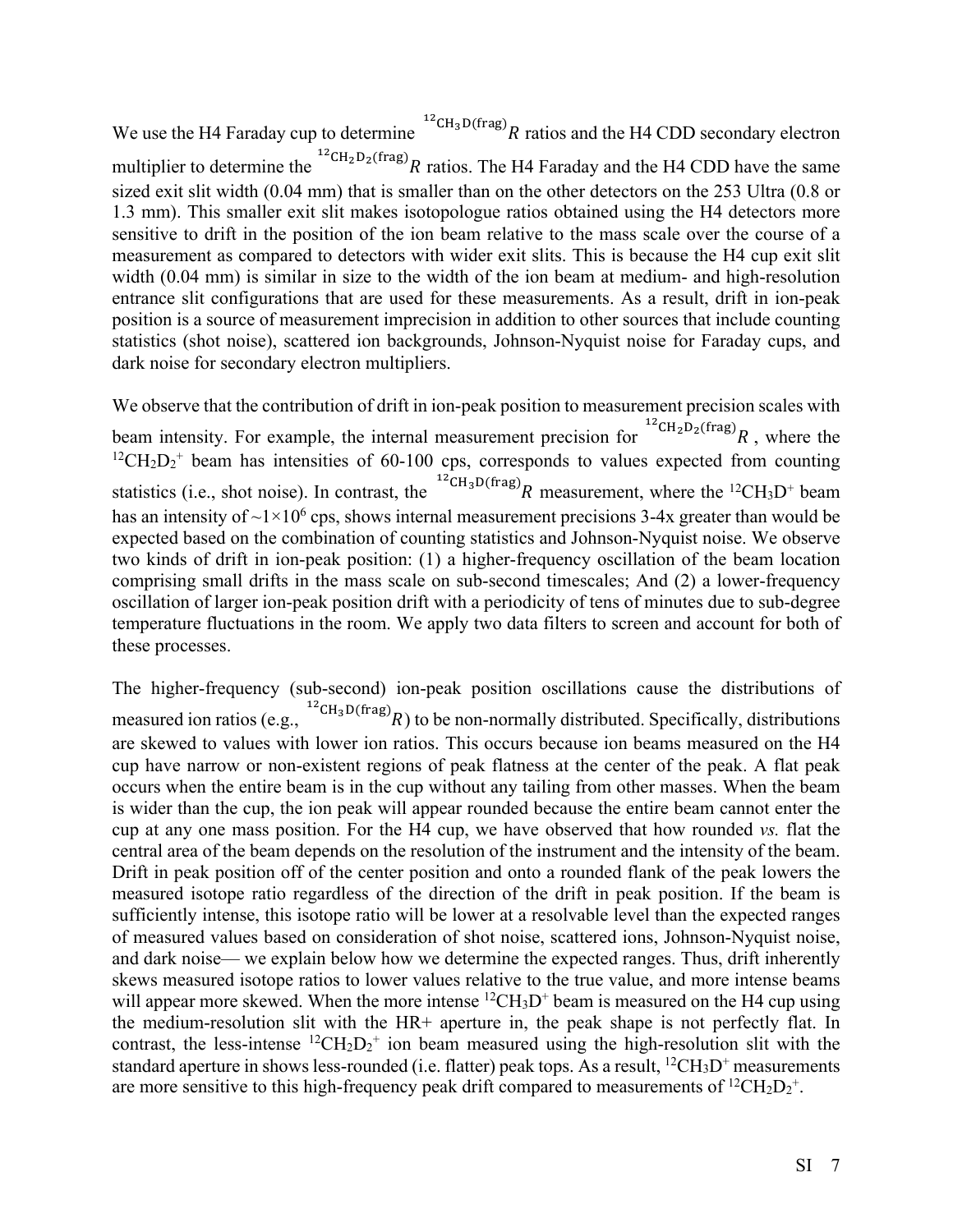In order to account for this drift, we use an outlier test to filter data and exclude measured isotope ratios in which the ion beam has drifted sufficiently away from the center position to affect measurement quality. Outlier tests are commonly based on the number of standard deviations a measured sample is from the mean; a value of 3 standard deviations from the mean is a common rule of thumb to identify and exclude outliers. However, for our measurements on the H4 cup, both the measured mean values and standard deviations are affected by ion-position drift. This drift both skews measured mean values to lower values compared to the true value and increases the observed standard deviation *vs.* a situation without ion peak drift. As a result, using a conventional outlier test that excludes data points beyond a number of measured standard deviations from the measured mean will not be able to account for the peak-drift that is causing data to show larger scatter and lower mean value in the first place.

Instead, we base our outlier test on expected distributions of measured isotope ratios where counting statistics and additional error sources (e.g., Johnson-Nyquist noise for Faraday cups, dark noise for secondary electron multipliers, and scattered ions for both detector types) are the sole contributors to measurement uncertainty. In order to detect outliers on the timescale of the higherfrequency (sub-second) oscillations in ion-peak position, we filter data based on the distribution of sub-integrations from a single integration. As outlined in the main text, each measurement integration is purposefully discretized into sub-integrations with seventy-five 0.524 s subintegrations for the  $^{12}$ CH<sub>3</sub>D(frag)<sub>R</sub> measurement and sixty 1.048 s sub-integrations for the <sup>12</sup>CH<sub>2</sub>D<sub>2</sub>(frag)<sub>*R*</sub> measurement.

As with typical outlier tests, we use the number of standard deviations, *z* (the so-called z score), that a sub-integration deviates from a mean value as a metric to decide whether a measured isotopic ratio is an outlier. We select the value of *z* to be used as a threshold value for our outlier test based on the number, *n*, of sub-integrations that comprise an integration. We now derive the relationship between z and *n*. For normally distributed data, the proportion of sub-integrations, *P*, that are expected to fall within *z* standard deviations of the mean of the integration is given by:

$$
P = \text{erf}\left(\frac{z}{\sqrt{2}}\right). \tag{S1.23}
$$

Because  $P$  is normalized such that it ranges from a value of 0 to 1, the proportion of subintegrations that fall beyond *z* standard deviations of the mean is:

$$
1 - P = 1 - \text{erf}\left(\frac{z}{\sqrt{2}}\right). \tag{S.24}
$$

The value of 1–*P* represents the fraction of data from a normally distributed dataset that fall beyond *z* standard deviations from the mean. Thus, the value  $1/(1-P)$  equals the number of observations, *n*, that would need to be made to typically observe a single sub-integration greater than or equal to *z* standard deviations from the mean. In other words, among a large series of normally distributed sub-integrations, there will be, on average, *n* consecutive sub-integrations between each subintegration that falls at least *z* standard deviations from the mean. As a concrete example, if we measured 20 samples and 1 of those 20 samples is at the threshold value to be an outlier, then the value of 1-P is 0.95 and the value of *z* is 1.96. Based on this, we can rewrite Eq. SI.24 as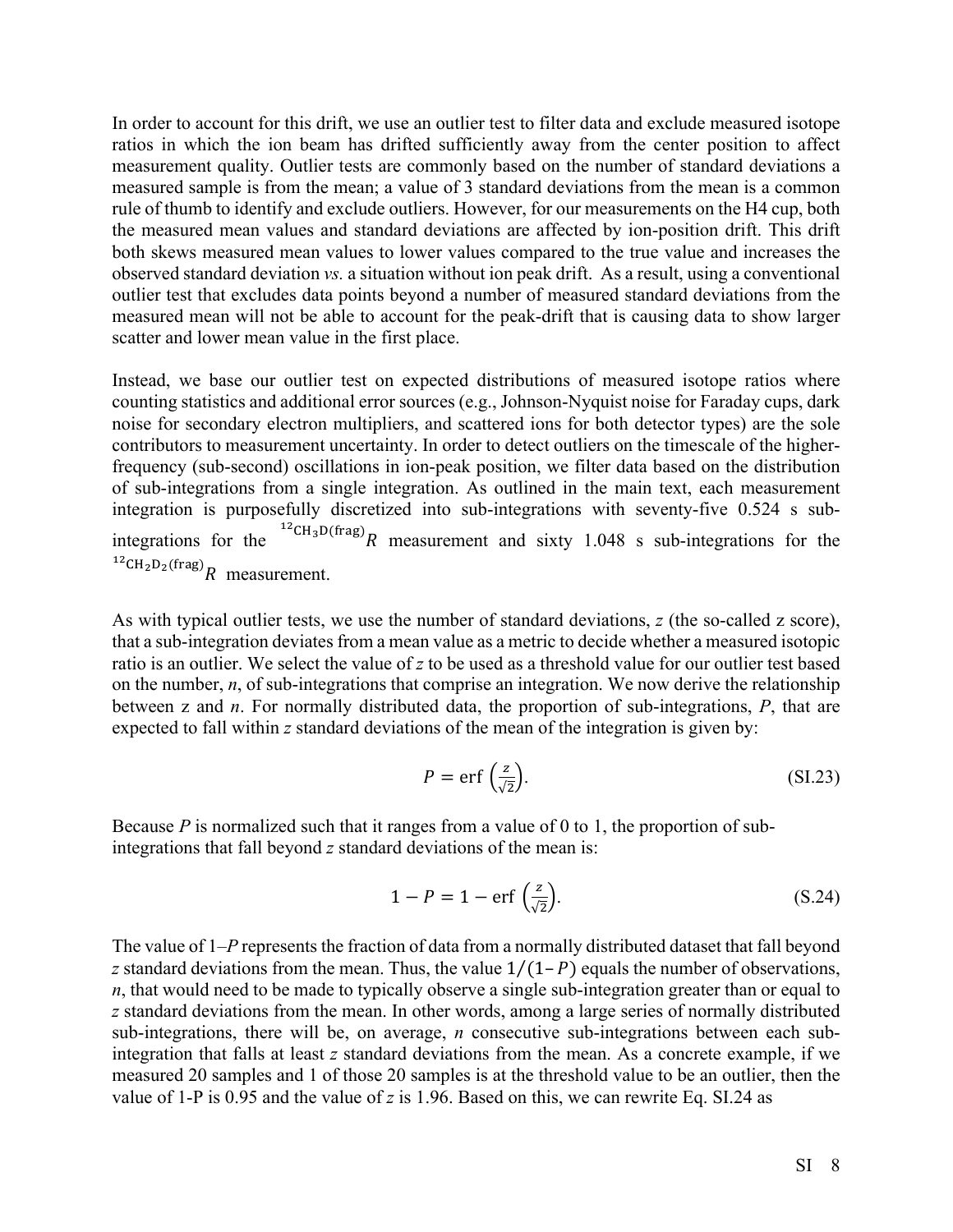$$
\frac{1}{n} = 1 - \text{erf}\left(\frac{z}{\sqrt{2}}\right). \tag{S1.25}
$$

This can be rearranged as follows:

$$
z = \sqrt{2} \times \text{erf}^{-1} \left( 1 - \frac{1}{n} \right). \tag{S1.26}
$$

For the <sup>12</sup>CH<sub>3</sub>D(frag)<sub>R</sub> measurements, *n* is 75 (the number of sub-integrations) and thus *z* is 2.47. For the  ${}^{12}$ CH<sub>2</sub>D<sub>2</sub>(frag)<sub>*R*</sub> measurement, *n* is 60 and thus *z* is 2.39.

Eqs. SI.25 and SI.26 represent an idealized situation in which no drift in ion-peak position has occurred. As discussed above, drift in peak position will cause distributions of sub-integrations to be skewed to lower values. As a result, the mean value of such a population will be systematically lower than the true isotope ratio of the sample. To apply our filter, we need to exclude samples that are more than *z* standard deviations below the true mean value of the isotopic ratio being measured. To do this, we do not use the mean value of the measured distribution of isotope ratios due to its potential to be skewed to lower values *vs*. the true mean value. Instead, we use deviations of measured isotopic ratios values from the *maximum* measured ratios to establish if a sample is an outlier. We use maximum measured values as these are the least likely measured ratios to have been affected by drift in ion-peak position. This strategy is based on the assumption that for a normally distributed dataset, we are equally likely to have a sample measured that is *z* standard deviations above the mean as compared to below. Thus, by using maximum measured ratios, and looking at samples more than 2*z* standard deviations lower than it, we will generally filter out outliers that are at least *z* standard deviations below the true mean in the absence of ion-peak drift. We say generally above as inherent variability in measured ratios could cause exceptionally high or low maximum measured ratios to occur that are either greater than or less than *z* standard deviations from the mean. We discuss false-positive outlier identification rates below to address this.

Specifically, for each integration, we determine ratios for individual sub-integrations and exclude them  $(R_{out})$  when their measured ratio is more than  $2 \times z$  expected standard deviations below the third-highest value of the distribution  $(R_{3rdmax})$ :

$$
\frac{R_{\text{3rdmax}} - R_{\text{out}}}{\sigma_t} > 2 \times z. \tag{S1.27}
$$

Here,  $\sigma_t$  is the expected standard deviation of sub-integrations based on counting statistics ( $\sigma_c$ ) and other sources of measurement error unrelated to peak drift ( $\sigma_i$ , e.g., Johnson-Nyquist noise, dark noise and scattered ions). Let *i* be the intensity at the center position of the ion beam measured on H4 (either <sup>12</sup>CH<sub>3</sub>D<sup>+</sup> or <sup>12</sup>CH<sub>2</sub>D<sub>2</sub><sup>+</sup>), *i<sub>b</sub>* be the intensity of the mass 16 beam (>99% <sup>12</sup>CH<sub>4</sub><sup>+</sup>), and *t<sub>i</sub>* be the duration of each sub-integration. The mass-16 beam is many orders of magnitude more abundant than these heavier isotopologues and a such we assume it contributes no error to the overall measurement. Thus, if shot noise were the only contributor to measurement uncertainty,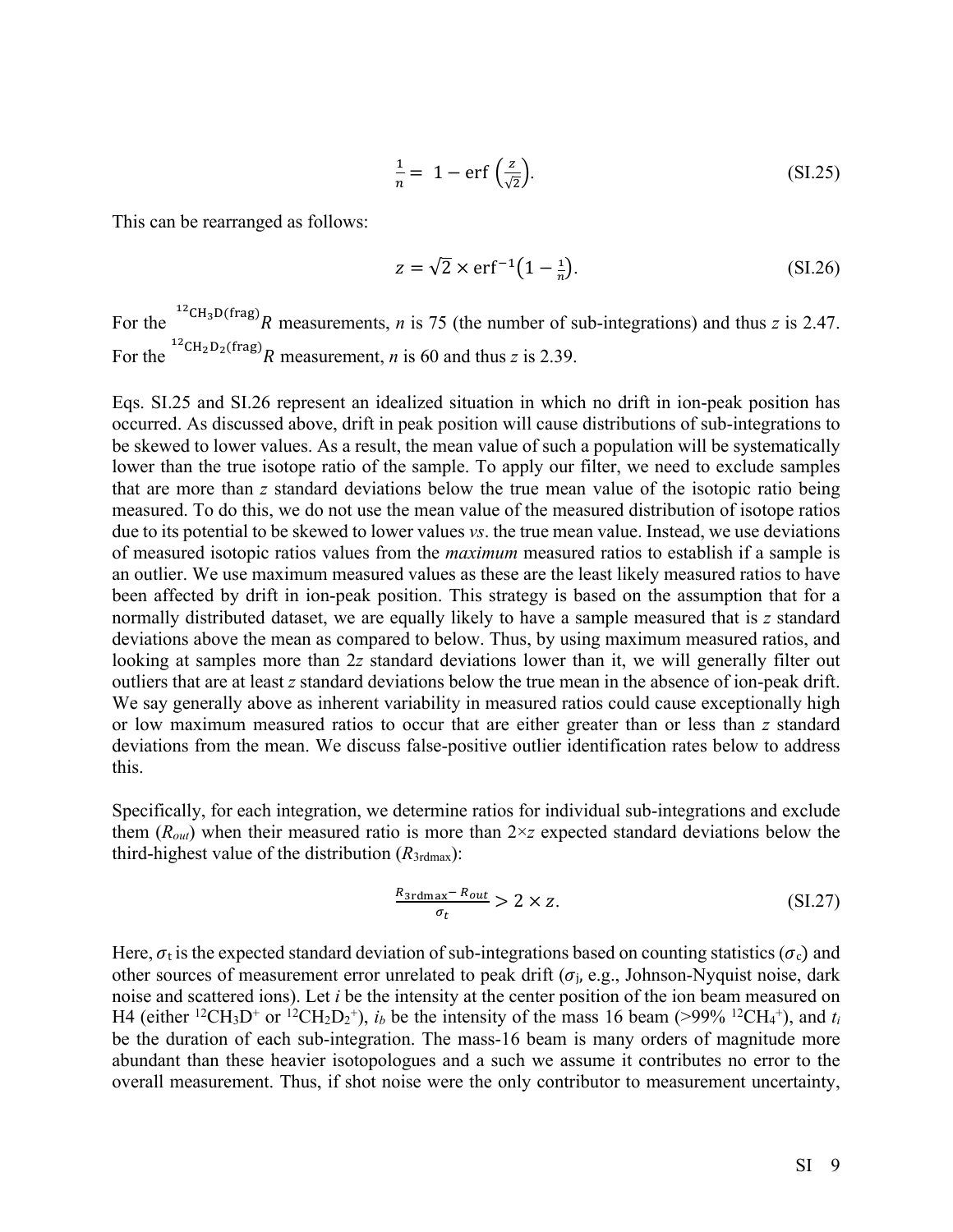then the expected standard deviation of the ratio *R* ( $=i/i_b$ ) of all sub-integrations in a single integration would be approximately:

$$
\sigma_t = \sigma_c = \frac{\sqrt{i \times t_i}}{i_b}.
$$
 (SI.28)

However, detectors have additional sources of uncertainty. For measurements on a Faraday cup (as is the case for the  $^{12}$ CH<sub>3</sub>D(frag)<sub>R</sub> measurement), the Johnson-Nyquist noise of the amplifier contributes to the expected standard deviation of the measurement. Johnson-Nyquist noise is specific to each amplifier and the duration of the sub-integration, but is generally important to consider for measurements on beams with intensities of 200 mV or less. The  $^{12}CH_3D^+$  beam has an intensity of 100–160 mV in our measurement setup for  ${}^{12}CH_3D(frag)$  R, so Johnson-Nyqvist noise contributes (see below). Two additional sources of error, dark noise and scatted ions, are detectable on the H4 CDD detector and typically contribute  $\pm 0.1$  cps (1 $\sigma$ ) of noise.

Regardless of the physical source of intrinsic detector uncertainty, our treatment is the same: during every analysis, we empirically determine the intrinsic noise level of the detector by calculating the standard deviation of sub-integrations measured during the off-peak background with gas flowing (see Section 2 of the main text, Methods). This empirical  $\sigma_j$  is agnostic of the<br>section for the <sup>12</sup>CH<sub>3</sub>D(frag)<sub>R</sub> source of noise, but markedly different on different detectors. For example, for the measurement,  $\sigma_i$  (mostly Johnson-Nyqvist noise) is typically 2000 cps, which is ~3X the shot noise  $(\sigma_c \approx 700 \text{ cps})$ . For the <sup>12</sup>CH<sub>2</sub>D<sub>2</sub>(frag)<sub>*R*</sub> measurement,  $\sigma_j$  is always less than 0.1 cps, and thus less than 2% of the shot noise. Regardless of the size of  $\sigma_i$ , the complete expression for the expected standard deviation of a population of sub-integrations is:

$$
\sigma_t = \frac{\sqrt{i \times t_i + \sigma_j^2}}{i_b}.
$$
 (SI.29)

Our choice of applying the outlier test based on the third highest value observed (as opposed to the highest, second highest, or fourth highest, for example) is a compromise between our desire that the test be sufficiently sensitive to exclude times where ion-peak drift from the peak center affects data quality, but with a minimal rate of false positives. In practice, we find no change in results beyond stated error when using the first to sixth highest measured *R* value of a given set of sub-integrations. For example, for a  $\delta D$  measurement with a reported precision of  $\pm 0.15\%$ , using any of the six highest measured  ${}^{12}$ CH<sub>3</sub>D(frag)<sub>R</sub> values for the outlier test on each integration changes the mean value and standard error of the measurement by less than 0.01‰. What does change, however, is the fraction of sub-integrations that are rejected as outliers. For example, for the <sup>12</sup>CH<sub>3</sub>D(frag)<sub>R</sub> measurements, using the third highest value, based on a Monte-Carlo simulation of 10<sup>6</sup> sets of 75 random samples from a normal distribution, this outlier test has a false-positive rate of 1 in 784 sub-integrations. For the  ${}^{12}$ CH<sub>3</sub>D(frag)<sub>R</sub> measurement, this is equivalent to screening out data that are more than 3.0 standard deviations below the mean. For this measurement, <sup>12</sup>CH<sub>3</sub>D(frag)<sub>R</sub>, this amounts to 8 false positives on average among the 6300 subintegrations. As will be discussed below, the actual number of outliers identified is two orders of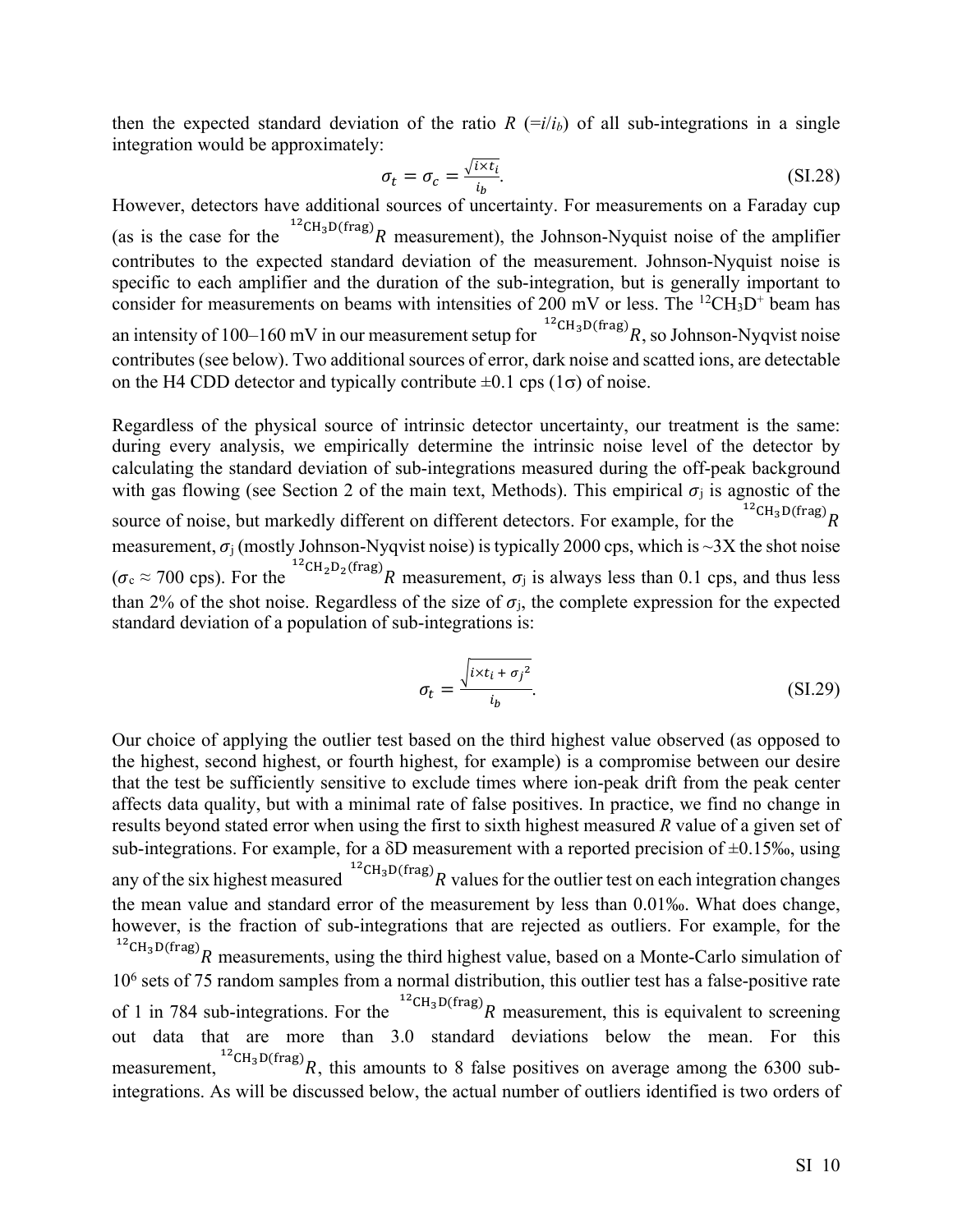magnitude greater. For the  ${}^{12}$ CH<sub>2</sub>D<sub>2</sub>(frag)<sub>R</sub> measurements, we are on average screening out data that are 2.95 standard deviations below the mean with a typical false positive rate of 1 in 635. For this measurement, <sup>12</sup>CH<sub>2</sub>D<sub>2</sub>(frag)<sub>R</sub>, this causes the identification of 36 false positives of the 22,680 subintegrations.

In summary, combining eqns. SI.26, SI.27, and SI.29, the full outlier test for high-frequency ionpeak drift amounts to excluding all sub-integrations from each integration that meet the following condition:

$$
R_{out} < R_{3}r_{max} - 2\sqrt{2} \times \text{erf}^{-1}\left(1 - \frac{1}{n}\right) \times \frac{\sqrt{i \times t_i + \sigma_j^2}}{i_b}.\tag{S1.30}
$$

We find for the  $^{12}$ CH<sub>3</sub>D(frag)<sub>R</sub> measurement, on average 17% of sub-integrations are removed by this outlier test. Recall, that the rate of false positives expected is 0.13%. For a compilation of 80  $\delta$ D measurements, the average measurement precision is improved from 0.16‰ to 0.12‰ when this filter is applied — i.e., a 25% improvement in precision. We note that this improved precision is still  $\sim$ 2 times higher than the shot noise + Johnson noise limit for the measurement; this filter is unable to completely eliminate the noise of ion-peak drift because much of it occurs within a few standard deviations of the true mean. In contrast, using a typical  $3\sigma$  outlier test improves measurement precision from 0.158‰ to 0.156‰.

Importantly, measured mean  $\delta D$  values are not strongly affected by the filter— filtered data is, on average, 0.06‰ lower than unfiltered data and thus changed less than  $\pm 1$  s.e. (0.12‰). Our filtering changes the mean measured  $\delta D$  values less than the standard deviation because  $\delta D$  values can be<br>defined and decreased due to variation in both sample and standard  $\sigma^2 CH_3D(frag)$  values. either increased or decreased due to variation in both sample and standard Additionally, external precision as determined from repeated measurements of in-house reference standards ( $\pm$  0.15‰ in  $\delta$ D) is comparable to the internal precision ( $\pm$ 0.12‰ in  $\delta$ D), indicating that the filter is not biasing our stated internal precision to too low a value.

For  ${}^{12}$ CH<sub>2</sub>D<sub>2</sub>(frag)<sub>R</sub> determinations, the average percentage of sub-integrations removed by this filter (0.16%) is not significantly higher than the expected false-positive rate. This indicates that the noise due to ion-peak drift on  ${}^{12}CH_2D_2$ <sup>+</sup> is controlled by the shot noise of the measurement. Thus, although we routinely monitor both unfiltered and filtered  $^{12}$ CH<sub>2</sub>D<sub>2</sub>(frag)<sub>R</sub> data, in practice we find insignificant differences in mean values and precisions when this filter is applied. Thus, the filter is not used to calculate final  $\Delta_{^{12}CH_2D_2}$  values. We note, however, that if a more intense ion beam is measured on the H4 CDD (for example,  ${}^{13}CH_3D^+$ ), improvements in data precision can be observed when this filter is applied.

Although this filter improves measurement precision on high intensity beams (>10,000 cps beams), for the  $^{12}$ CH<sub>3</sub>D(frag)<sub>R</sub> measurement there are also integrations where aberrant off-peak behavior is observed that require an additional correction. We observe this to occur when changes in laboratory temperature cause the ion beam to drift sufficiently off peak during a measurement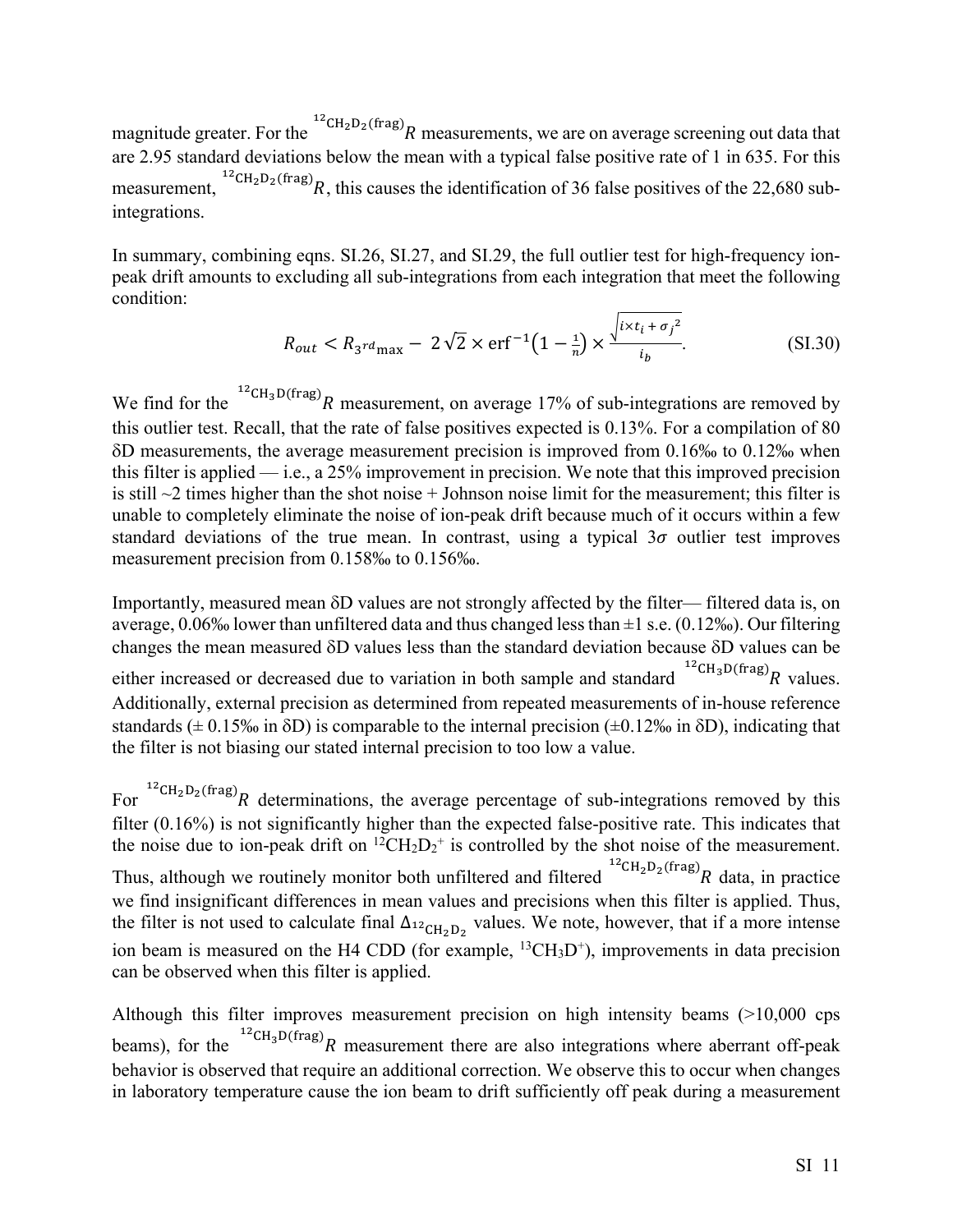such that all sub-integrations of a given integration are potentially compromised. We can identify some measurement periods when this drift is occurring by observing when the fraction of an integration that fails the outlier test detailed in Eq. SI.30 is abnormally high (e.g. 40% relative to typical value of 17%). However, if this secular peak drift is sufficiently rapid such that the peak center is not accurately measured during the initial peak-center determination, the filter for higherfrequency peak-drift may not flag outliers as the measurement will start on a shoulder of the peak rather than the center. Instead, this behavior can be identified by comparing changes in measured peak-center positions of cycles of samples and standards. This comparison allows us to monitor for cycles where the peak center location moves faster than what is typically observed. Based on experience, we exclude all data from cycles where the maximum change in peak center between peak scans is equal to or greater than 40  $\mu$ Da (equivalent to a secular drift rate of 0.45  $\mu$ Da/s). In practice this approach eliminates, on average, 15% of all cycles, although this percentage changes on timescales of days to weeks depending on the temperature stability of the laboratory in a given session. We note that this cutoff is specific to the resolution settings and peak intensities  $(\sim 1 \times 10^6$ cps) of this specific measurement design. Measurements at higher resolutions or lower peak intensities are less sensitive to the rate of secular peak drift. We have found that when peaks are less sensitive to the rate of  $\frac{12 \text{CH}_2\text{D}_2\text{(frag)}}{12 \text{CH}_2\text{D}_2\text{(frag)}}$ less intense and measurements are shot noise-limited, as is the case for measurements, a cutoff at 0.45  $\mu$ Da/s is excessive and unnecessarily excludes acceptable data. Therefore, this final data filtration is not used for  $\Delta_{^{12}CH_2D_2}$  measurements.



 $\delta$ D measurement (analysis time:  $\sim$ 2.5 hours) <u>Mass-16</u> (<sup>12</sup>CH<sub>4</sub>\* + <sup>12</sup>CH<sub>2</sub>D\*): L1 Faraday (10<sup>10</sup> Ω), <u>Mass-17 (</u>12CH<sub>3</sub>D\*): H4 Faraday (10<sup>12</sup> Ω)

**Figure SI.2(a-b):**  $\delta$ D flow-chart diagram illustrating measurement and data processing details. See main text (Section 2.4.1) for further details.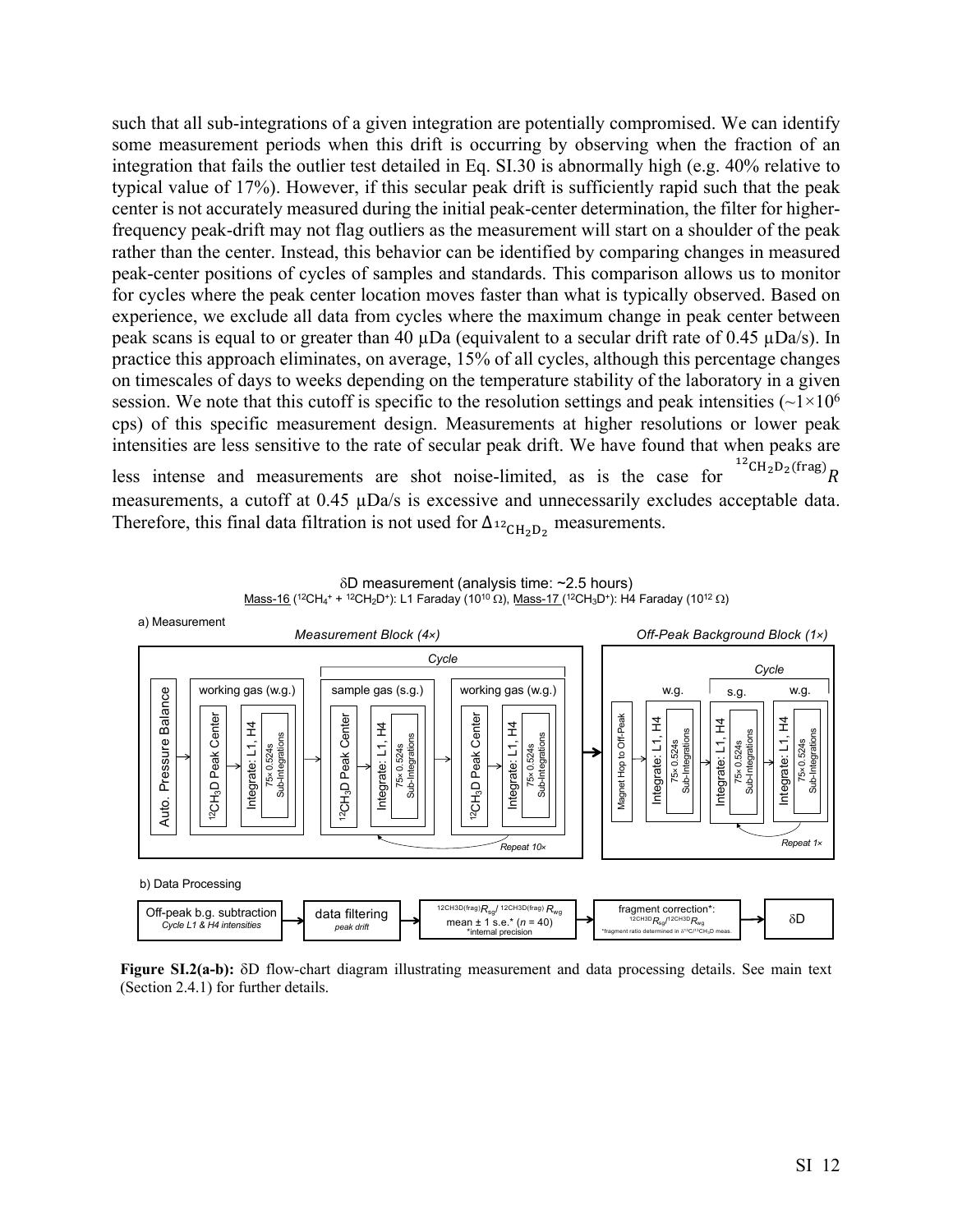$\delta^{13}$ C &  $\Delta^{13}$ cH<sub>3</sub>D measurement (analysis time: ~5.5 hours) M<u>ass-16</u> (<sup>12</sup>CH<sub>4</sub>\* + <sup>13</sup>CH<sub>3</sub>\* + <sup>12</sup>CH<sub>2</sub>D\*): L4 Faraday (10<sup>10</sup> Ω), <u>Mass-17</u> (<sup>13</sup>CH<sub>4</sub>\*): L2 Faraday (10<sup>12</sup> Ω), <u>Mass-18 (</u><sup>13</sup>CH<sub>3</sub>D\*): H3 CDD



**Figure SI.3(a-b):** Combined  $\delta^{13}C/\Delta_{13}$  flow-chart diagram illustrating measurement and data processing details. See main text (Section 2.4.2) for further details.



**Figure SI.4(a-b):**  $\Delta_{12}$  flow-chart diagram illustrating measurement and data processing details. See main text (Section 2.4.3) for further details.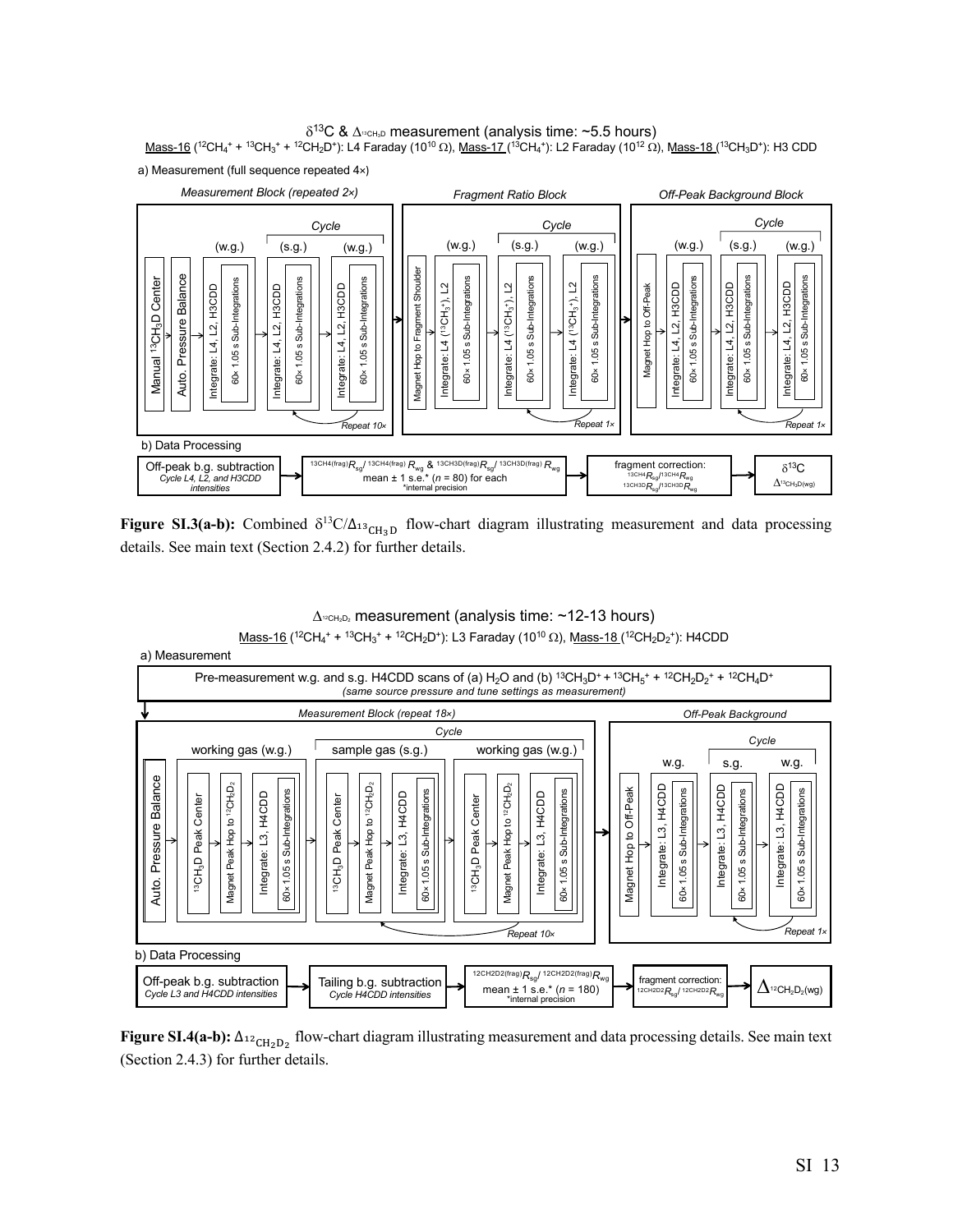

Figure SI.5(a-d): PIMC calculations: Convergence of <sup>12</sup>CH<sub>3</sub>D/CH<sub>4</sub> (blue) and <sup>12</sup>CH<sub>2</sub>D<sub>2</sub>/CH<sub>3</sub>D (grey) PFR's with the number of beads. The number of beads for the other temperatures is determined by interpolation between the second last points on each panel. Data are from Table SI.1.